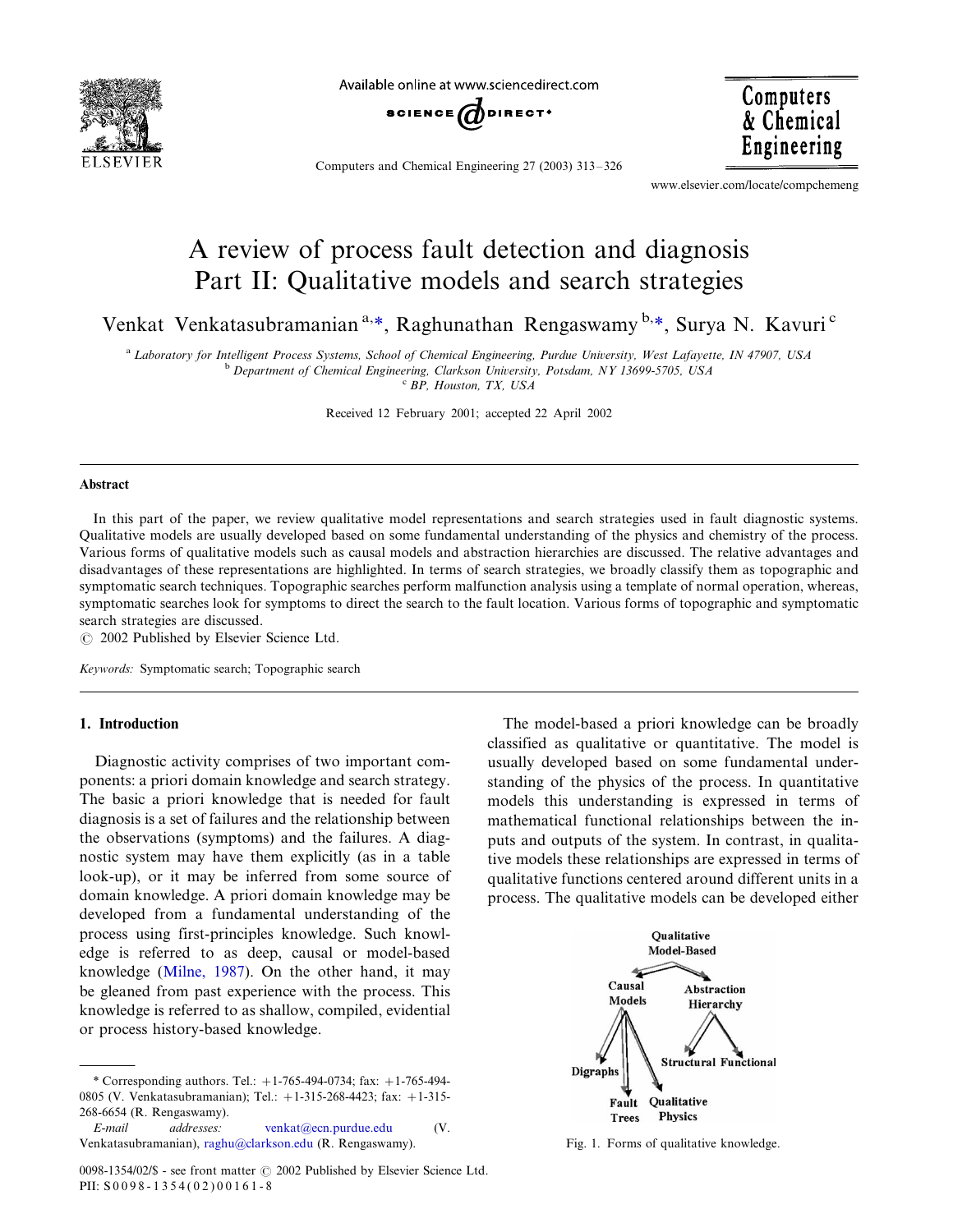

Fig. 2. Classification of search strategies.

as qualitative causal models or abstraction hierarchies. Fig. 1 shows the taxonomy of domain knowledge based on these two broad categories. In this part of the paper we will review the various qualitative knowledge forms shown in Fig. 1.

There are fundamentally two different approaches to search in fault diagnosis (Rasmussen, 1986): topographic search and symptomatic search. Topographic searches perform malfunction analysis using a template of normal operation, whereas, symptomatic searches look for symptoms to direct the search to the fault location. Fig. 2 shows a classification of diagnostic systems based on the search methods they employ. In this paper we discuss the various search methods as shown in Fig. 2.

#### 2. Qualitative models

The development of knowledge-based expert systems was the first attempt to capture knowledge to draw conclusions in a formal methodology. An expert system is a computer program that mimics the cognitive behavior of a human expert solving problems in a particular domain. It consists of a knowledge base, essentially a large set of if-then-else rules and an inference engine which searches through the knowledge base to derive conclusions from given facts. Also, the tree of these if-then-else clauses grows rapidly with the behavioral complexity of the system. The problem with this kind of knowledge representation is that it does not have any understanding of the underlying physics of the system, and therefore fails in cases where a new condition is encountered that is not defined in the knowledge base. Therefore, this kind of knowledge is referred to as 'shallow' since it does not have a deep, fundamental understanding of the system.

In symbolic reasoning, one often addresses three different kinds of reasoning. They are abductive, inductive and *default* reasonings. Abduction is the generation of a hypothetical explanation (or cause) for what has been observed. Unlike simple logical deduction, we can get more than one answer in abductive reasoning. Since there is no general way to decide between alternatives, the best one can do is to find a hypothesis that is most probable. Thus abduction can be thought of as reasoning where we weigh the evidences in the presence of uncertainty. Searching for the cause of an abnormality in a process system is thus an abductive reasoning. In MODEX2 (Venkatasubramanian & Rich, 1988), a model based expert system for fault diagnosis, abductive reasoning is used to generate hypotheses for the sources of faults. In addition, abduction also provides explanations of how the cause could have resulted in the abnormality observed. Such a facility is useful in providing decision support to plant operators. Use of knowledge representation matters a great deal in determining the computational effort. Model based reasoning allows for efficient bottom-up abduction by suggesting proper rules to check. Efficiency of such bottom-up search in abduction is considerable (Charniak & McDermott, 1984).

Early work in learning concentrated on systems for pattern classification and game playing. Inductive learning is the classification of a set of experiences into categories or concepts. Inductive learning is performed when one generalizes or specializes a concept definition learned so that it includes all experiences that belong to that concept and exclude those that do not. A clear definition of a concept or category is rarely simple because of the great variety of experiences and uncertainty (noisy data or observations). For this reason, one prefers an adaptive learning scheme. An example of an adaptive learning scheme is the failure-driven learning. Failure-driven learning is refining a concept from failures of expectations as one has related experiences. The failure of heuristic judgment in detecting a source of malfunction in fault diagnosis can trigger a change in the knowledge (or rule) that resulted in the judgment (Rich & Venkatasubramanian, 1989). Experiences with abnormalities in a plant can be used to generate rules that relate a set of observations with specific causes. One can refine this experiential knowledge over time by generalizing to successful cases not covered and specializing when exceptions are noticed.

One frequently makes default assumptions on the values of various quantities that are manipulated, with the intention of allowing specific reasons for other values to override the current values (e.g. since the outlet is blocked, the flow is now zero), or of rejecting the default if it leads to an inconsistency (e.g. since the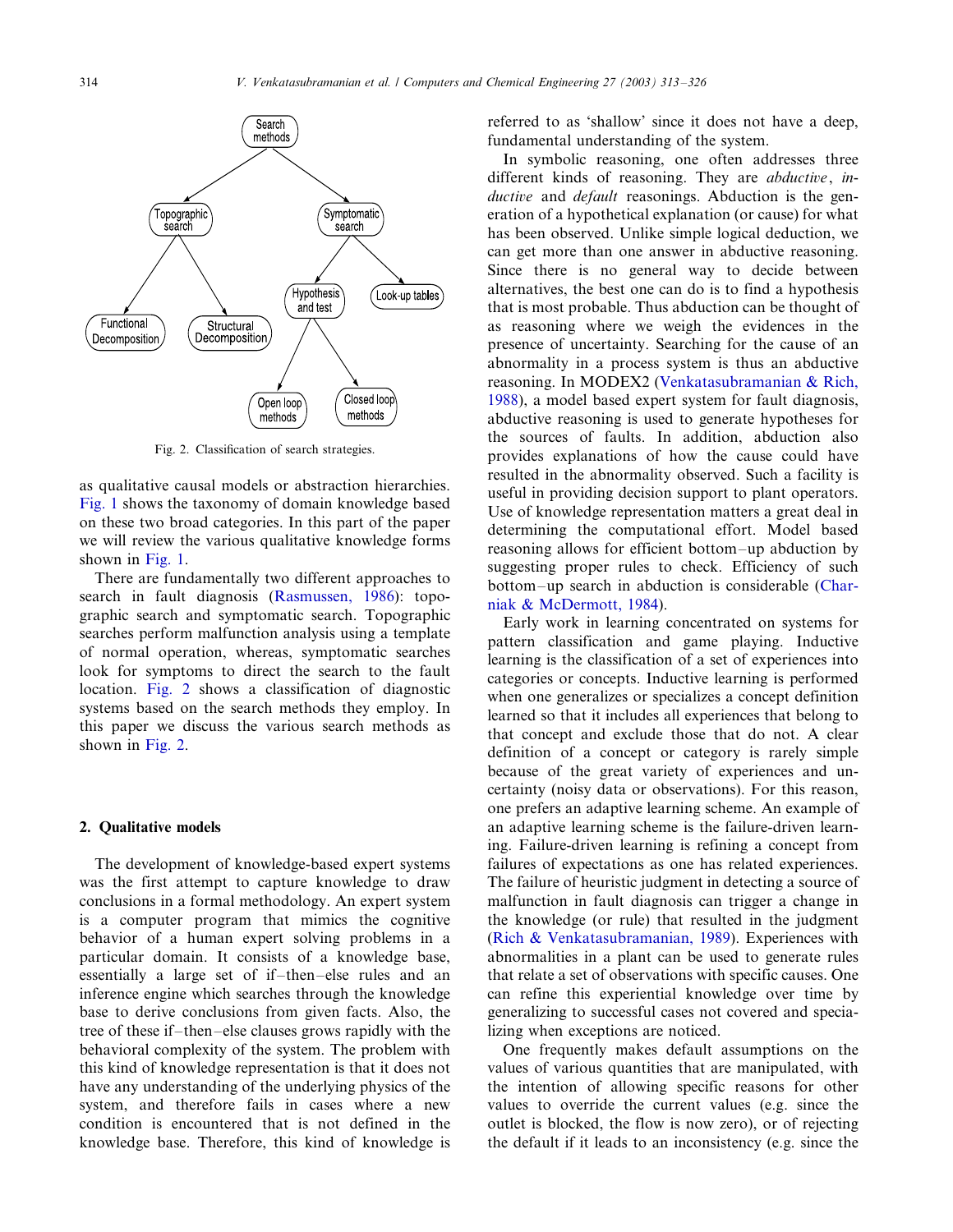outlet of the tank is blocked, there cannot be a decrease in tank level). A fundamental feature of default reasoning is that it is non-monotonic. In traditional logic, once a fact is deduced, it is considered to remain true for the rest of the reasoning. This is what one means by monotonic. However, as new evidence arises, one often needs to revise the deduced facts to maintain logical consistency. Let us consider our previous argument where we deduced that the tank level cannot decrease (since the outlet of the tank is blocked). After this deduction, if we get new evidence that the tank has a large leak, we will have to retract the conclusion that the tank level cannot decrease. Such a reasoning where retraction of deductions is allowed is non-monotonic. Default reasoning or non-monotonic reasoning is an invaluable tool in dealing with situations where all the information is not available at a time or if one has to reason about many, probably inconsistent, cases simultaneously. Reiter (1987) has shown how default logic can be used for reasoning about multiple faults or causes for an abnormality.

The need for a reasoning tool which can qualitatively model a system, capture the causal structure of the system in a more profound manner than the conventional expert systems and yet be not as rigid in nature as numeric simulation led to development of many methodologies to qualitatively represent knowledge, and to reason from them. In this section we will discuss these various forms of qualitative knowledge.

### 2.1. Digraphs based causal models

Diagnosis is the inverse of simulation. Simulation is concerned with the derivation of the behavior of the process given its structural and functional aspects. Diagnosis, on the other hand, is concerned with deducing structure from the behavior. This kind of deduction needs reasoning about the cause and effect relationships in the process. In the evidential reasoning approach to diagnosis, heuristic information in the form of production rules is used. The underlying cause-effect relationships of the process are implicit in this form of reasoning. In the first-principles model-based approach, one begins with a description of the system together with the observations made from the malfunctioning process. The reasoning here is to identify functional changes which resulted in the malfunctioning of the process (Davis, 1984; Rich & Venkatasubramanian, 1987; Venkatasubramanian & Rich, 1988). It is in the later approach that qualitative causal models are very important and are used extensively.

Cause-effect relations or models can be represented in the form of signed digraphs (SDG). Digraph is a graph with directed arcs between the nodes and SDG is a graph in which the directed arcs have a positive or negative sign attached to them. The directed arcs lead

from the 'cause' nodes to the 'effect' nodes. Each node in the SDG corresponds to the deviation from the steady state of a variable. SDGs have nodes which represent events or variables and edges which represent the relationship between the nodes. They are much more compact than truth tables, decision tables, or finite state models. To understand digraphs, consider a tank where  $F_1$  is the inlet flow,  $F_2$  is the outlet flow, and Z is the height of the liquid in a tank. The equations that represent this system are:

$$
F_1 - F_2 = \frac{dZ}{dt}
$$

$$
F_2 = \frac{Z}{R}
$$

A corresponding digraph is given in Fig. 3. The figure can be read as follows: an external change causes the flowrate  $F_1$  to change, this causes a change in the liquid level in the tank  $(dZ \text{ and } Z)$ , this in turn causes the outlet flowrate  $F_2$  to change and this in turn causes the liquid level to change (a feedback loop here). The signs in the arcs represent the direction of change. In a general situation, the arcs may be event dependent, i.e., the relationship between two events or variables may be dependent on other events or variables in the system.

SDGs provide a very efficient way of representing qualitative models graphically. There are mainly three kind of nodes in a typical SDG representing a chemical process: (a) those with only output arcs from them. They represent basic or more precisely fault variables which can change independently; (b) those which have both input and output arcs, most often called process variables and (c) those with input arcs only. They are often called output variables and they do not affect any other variable.

SDGs have been the most widely used form of causal knowledge for process fault diagnosis. Hence we will review the important contributions in the field of SDG representation in sufficient detail. At this juncture, a brief mention of terms used in digraph analysis is in order. A subset of a digraph is called a strongly connected component (SCC) if every node of this subset can be reached from every other node of this subset. Maximal strongly connected component (MSCC) in a digraph is a node or SCC with no input arcs to it. MSCC is sometime also called root node.



Fig. 3. Digraph for a simple tank example.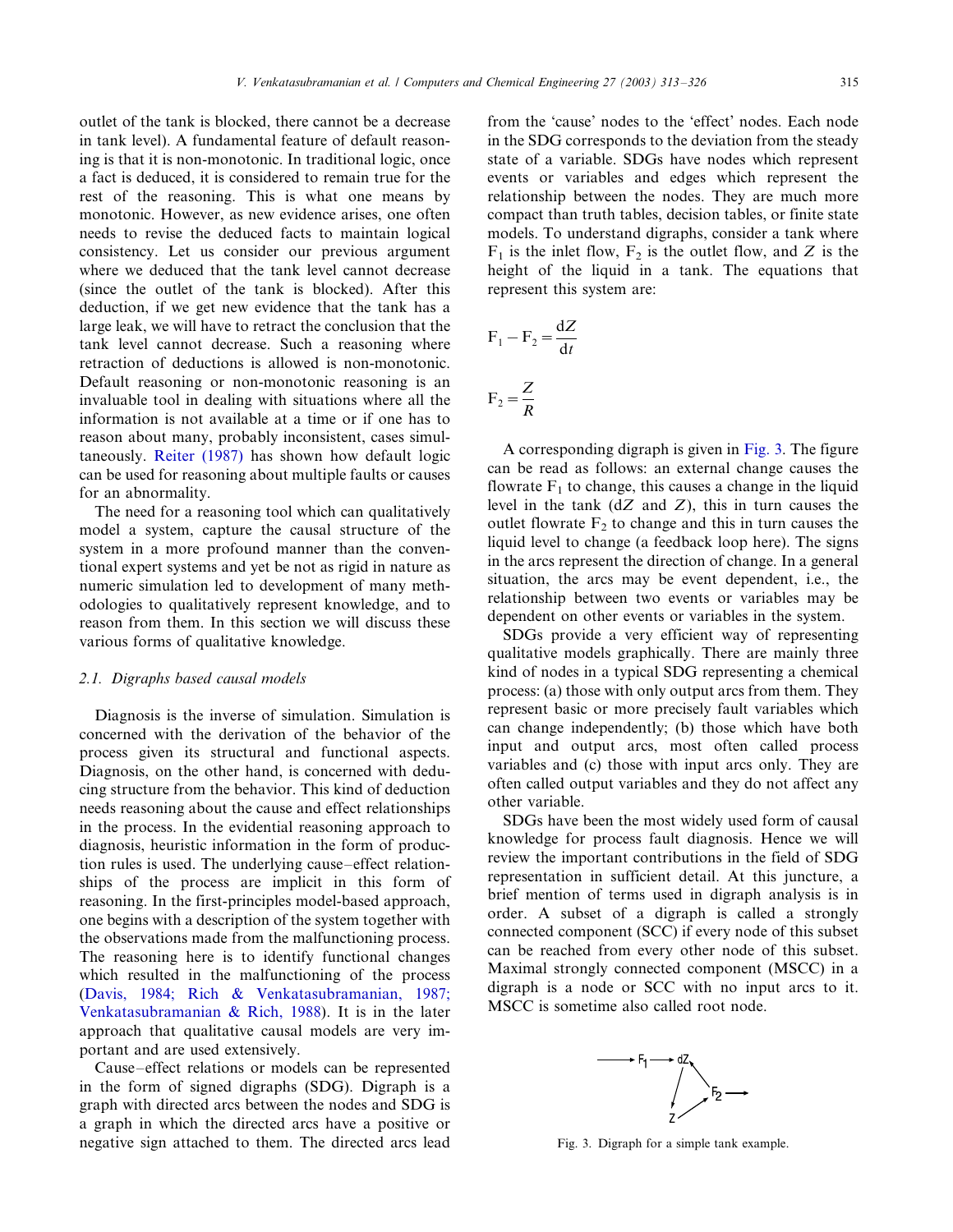Iri, Aoki, O'Shima, and Matsuyama (1979) were the first to use SDG for fault diagnosis. SDG can be obtained either from the mathematical model of the underlying process or from the operational data (operator's experience). From SDG, they derive what is called a cause-effect graph (CE graph). CE graph consists of only valid nodes (nodes which are abnormal) and consistent arcs. Consistent arcs are the arcs which potentially explain local propagation of the fault and hence the observed symptom or pattern. Only valid nodes are considered because nodes which are normal do not provide any path from sensor nodes to the fault nodes. Sign of nodes in a SDG constitutes a pattern. When the sign of some of the nodes is not known then the pattern is called a partial pattern. In a typical process, all the process variables are not usually measured. When some of the nodes show abnormality, a CE graph with partial pattern (known as quasi-CE graph) is considered for diagnosis. The sign of the unmeasured nodes is assumed sequentially and the quasi-CE graph is expanded. All possible MSCCs are identified as potential fault nodes by propagation through the CE graph. When combinatorial search space for the sign of unmeasured nodes is exhausted, the diagnostic reasoning stops.

Umeda, Kuriyama, O'shima, and Matsuyama (1980) showed how SDG can be obtained from differential algebraic equations for the process. In this work the arc gains were allowed to vary dynamically\*/essentially to handle nonlinearities. Shiozaki, Matsuyama, O'Shima, and Iri (1985) address the issue of conditional arc in their SDG representation. In their work, conditional or dual event is represented by two arcs of different signs. In this manner, the original causal origin will never be omitted though the number of spurious solutions might increase. Shiozaki, Matsuyama, Tano, and O'Shima (1985) also extend the idea of SDG to include five-range patterns instead of the usual three-range pattern used in the standard SDG. This extension allows one to apply SDG even in the absence of detailed quantitative information which is crucial for setting the thresholds in a three-range pattern SDG.

Kokawa, Satoshi, and Shigai (1983) used partial system dynamics (such as time required for fault propagation from one variable/process unit to another), statistical information about equipment failure, e.g., failure probability, and digraphs to represent the failure propagation network for identifying fault location. No sign is required in this analysis but the method is limited to systems without any feedback.

Rule based method using SDG has been used for fault diagnosis by Kramer and Palowitch (1987). The basic idea here is to consider all possible simulation trees. These simulation trees consist of directed paths from root (fault) nodes to symptom nodes. The simulation tree is converted into logical rules. A methodology has

been presented for direct derivation of logical rules from SDG. SDG used in these approaches is similar to the one developed using the approach suggested by Umeda et al. (1980).

An important work in the field of steady state qualitative simulation (QSIM) using SDG has been presented by Oyeleye and Kramer (1988). In this work, algorithms for the systematic use of steady state as well as dynamic model equations for digraph generation is discussed. The major focus of this work is on elimination of spurious solutions (generated due to qualitative nature of equations) without losing completeness. Other than the qualitative equations or confluences generated from the SDG, latent or redundant equations are obtained from the original steady state equations through algebraic manipulation. In addition to this, the SDG generated from the dynamic model is used to get some more confluences which turn out to be very helpful in eliminating spurious solutions.

Confluences from latent equations are generated from original set of independent equations through algebraic manipulation. The new equations are called latent (or sometimes redundant) equations as they do not provide any new information for quantitative analysis. These equations are very helpful in reducing the number of spurious solutions. Some heuristics (such as sub-global and global balances, elimination of group of variables etc.) could be used for generating potentially useful latent equations. There are some limitations imposed by difficulties in automation (or modularity) and amount of quantitative information required in generating latent equations. This type of confluences are sometimes called non-causal confluences because in general algebraic equations are unable to represent causality explicitly.

Confluences describing the dynamics in systems represented by ODEs or PDEs can be derived, as causality is explicit, and it is from right to left. Directed arcs are drawn from the variables on the RHS to the variables on LHS (Iri et al., 1979). The SDG thus obtained, can be used for analyzing the evolution of the system for faults. It has been shown that earlier methods fail to predict the ultimate response of the system whenever inverse response (IR) and/or compensatory response (CR) is exhibited by the system (except for control loops). This is because the earlier methods assume that fault can propagate through simple causal paths (SCPs) only. No node is repeated in a SCP. IR/CR occurs due to the presence of multiple feed forward paths from root node to the node under consideration with conflicting effects, or due to existence of negative feedback (control as well as non-control) loops. The corresponding variables are called inverse and compensatory variables (IVs and CVs) respectively. Controlled variables are just a special case of CVs. Similar to controlled variables, CVs can pass disturbances without deviation in themselves. Necessary conditions under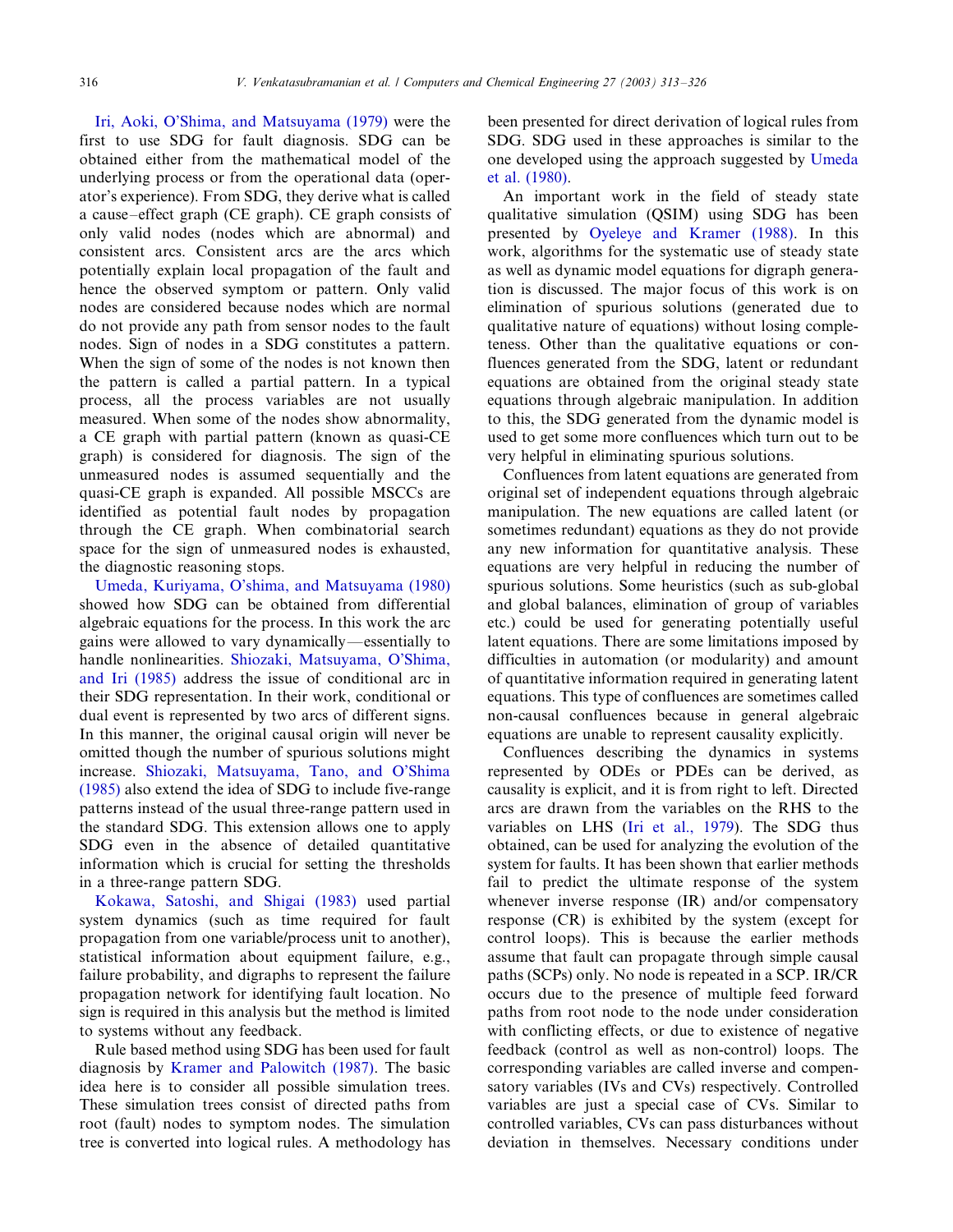which system can exhibit IR/CR can be derived. Algorithms for identifying IVs and CVs have been given (Oyeleye & Kramer, 1988). Sufficiency conditions for IVs can be derived from quantitative analysis only (Chang  $\&$  Yu, 1990). To propagate the effect across IVs and CVs, additional arcs need to be drawn across IVs and CVs. Once all the additional arcs are drawn, the resulting SDG is called the Extended SDG (ESDG) (Oyeleye & Kramer, 1988).

Once ESDG is obtained, assumption of SCP can be used to predict the steady state response. ESDG can be converted into equivalent set of confluences using nodal balance (on nodes with at least one input arc). Nodal balance simply states that the sign of a node is the net influence of arcs incident on that node. These confluences are causal in nature. Some of these are the same as the non-causal confluences, but a few of them are new and it could be very difficult to derive these confluences as latent equations. Some of these confluences help in eliminating the unstable steady state solutions. In negative feedback loops, nodal balance on ESDG automatically ensures the presence of SCPs (only SCPs) because invoking a complex path results in violation of at least one nodal balance at steady state. Thus complex causal paths are automatically eliminated. It turns out that nodal balances alone are unable to eliminate complex paths in positive feedback loops and hence spurious solutions are generated. To avoid this, a restriction that at least one of the nodes in positive feedback loop should assume the sign depicted by an external effect is imposed. However, in this work, no formal metrics on the efficiency with which spurious solutions can be removed is discussed as this is a difficult issue and the practical utility of such an analysis might be questionable given the fact that the results derived might be too case-specific.

In somewhat similar work, Chang and Yu (1990) have reported various techniques that are useful in simplifying SDGs for fault diagnosis. Special attention is given to control loops. They have shown that ambiguities in the sign of arcs in control loops can be resolved to a great extent by writing the controller equations in discretized and velocity from. The resulting SDG is converted into equivalent rules as discussed by Kramer and Palowitch (1987) and solved. The methodology has been shown to be better than previous methods for fault diagnosis of a CSTR system. In recent years, Wilcox and Himmelblau (1994a,b) have approached the problem of fault diagnosis using what is known as possible cause and effect graph (PCEG) models. PCEG is in some sense a digraph. PCEG models inherit a number of properties from SDGs such as ease of construction, handling recycle systems, control loops and completeness. In addition, PCEG models provide more accurate information about the state of the system and thus a potential reduction in search space is achieved.

Vaidhyanathan and Venkatasubramanian (1995) have used digraph-based models for automated HAZOP analysis. HAZOP-digraph models (HDG) are used to accomplish the task. HDGs can be seen as extension of standard SDGs. In addition to process variable nodes and arcs corresponding to the SDG, HDG has abnormal cause and adverse consequence nodes containing the knowledge required for hazard identification useful for HAZOP analysis. These nodes can be attached to the process variables. HAZOP analysis is performed by generating deviations in process variables by using appropriate guide words such as LESS OF, MORE OF etc. and finding all possible adverse consequences by propagating through HDGs. Use of SDGs for multiple fault detection is demonstrated by Vedam and Venkatasubramanian (1997). The poor resolution of SDG is overcome by using a knowledge base consisting of knowledge about the process constraints, maintenance schedule and so on.

Improvement of fault resolution in SDG models through the use of fuzzy set theory is discussed by Han, Shih, and Lee (1994). In their approach, after the strong components which are the possible fault origins are located, quantitative fuzzy set manipulation is introduced and the variables are sequentially arranged by their degree of membership and the most probable fault origins are located. The results show that such an approach improves the accuracy of resolution. Use of fuzzy logic principles with SDGs for the removal of spurious solutions is discussed in Shih and Lee (1995a,b). In their work, dynamic confluences are converted to dynamic fuzzy relations. Using this fuzzy graph, spurious interpretations attributable to system compensations and IRs from feedback loops are eliminated. This method also applies fuzzy reasoning to estimate the state of unmeasured variables to explain fault propagation paths. A number of other researchers have looked at the role of fuzzy reasoning in qualitative models. Tarifa and Scenna (1997) have discussed the combined use of SDG and fuzzy reasoning for fault diagnosis. Work has been done on qualitative process modelling using fuzzy digraphs and fuzzy causal relationships (Kim & Lee, 1998; Wang, Yang, Veloso, Lu, & McGreavy, 1995). Genovesi, Harmand, and Steyer (1999) have presented a framework for process supervision using fuzzy logic-based fault diagnosis. Li and Wang (2001) have presented how fuzzy digraphs can be used for qualitative and quantitative simulation of temporal behavior of process systems. The literature on combining fuzzy logic and qualitative models looks at improving the representational scope of qualitative models by increasing the granularity through the use of fuzzy representations of real-valued functions. In that sense, these hybrid approaches seem to hold promise.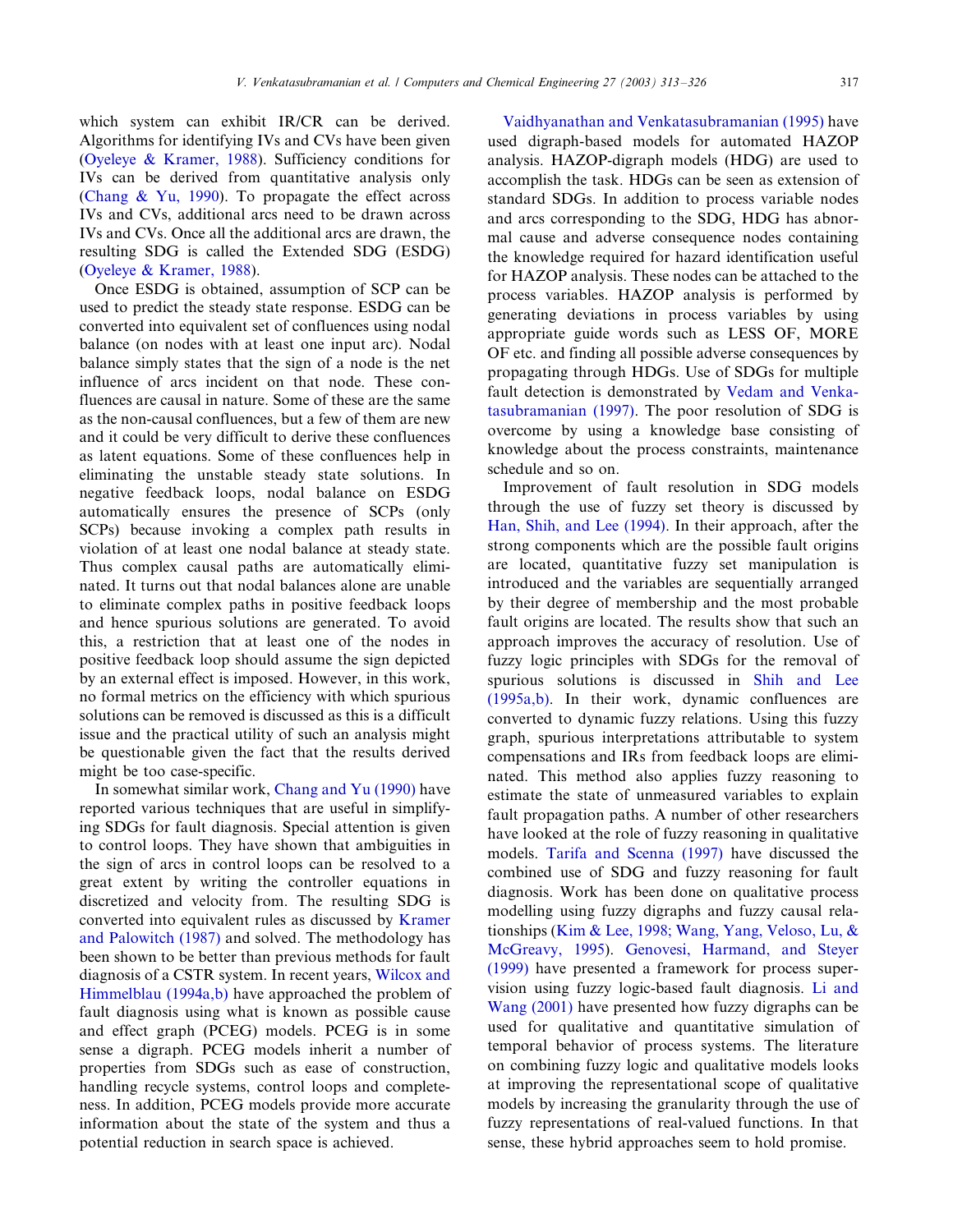# 2.2. Fault trees

Fault trees are used in analyzing the system reliability and safety. Fault tree analysis was originally developed at Bell Telephone Laboratories in 1961. Fault tree is a logic tree that propagates primary events or faults to the top level event or a hazard. The tree usually has layers of nodes. At each node different logic operations like AND and OR are performed for propagation. Fault-trees have been used in a variety of risk assessment and reliability analysis studies (Ulerich and Powers, 1988). A general fault tree analysis consists of the following four steps: (i) system definition; (ii) fault tree construction; (iii) qualitative evaluation and (iv) quantitative evaluation (Fussell, 1974). Before the construction of the fault tree, the analyst should possess a complete understanding of the system. In fact, a system description is also a part of the analysis documentation (Bennetts, 1974).

The fault tree is constructed by asking questions such as what could cause a top level event. In answering this question, one generates other events connected by logic nodes. The tree is expanded in this manner till one encounters events (primary events) which need not be developed further (Lapp & Powers, 1977). Once the fault tree is constructed, the next step in the analysis is the evaluation of the fault tree. Qualitative evaluation is concerned with the development of minimal cut sets, defined as being 'a collection of primary failures all of which are necessary and sufficient to cause the system failure by the minimal cut-set in question' (Fussell, 1974). A minimal cut-set identifies the critical component failures. In quantitative evaluation, knowledge about the probability of occurrence of primary events is used to calculate the probability of failure of the top level event. The term evaluation as used here is the assessment of probability of occurrence of top level events and not the evaluation of the exactness of the fault tree generated.

Fault trees provide a computational means for combining logic to analyze system faults. The attractive nature of fault tree stems from the fact that different logic nodes can be used (OR, AND, XOR) instead of the predominantly OR node used in the digraphs. This helps in reducing the spurious solutions and representing the system in a concise manner. The biggest problem with fault trees though is that the development is prone to mistakes at different stages. The fault tree constructed is only as good as the mental model conceived by the developer. To perform consistent diagnosis from fault trees, the trees must comprehensively represent the process causal relationships (explain all fault scenarios). There are no formal methods to verify the accuracy of the fault tree developed.

Fault trees have also been developed from digraphs (Lapp & Powers, 1977). Fault trees determine causal pathways through which primal events (faults) can

propagate through the system to cause the top event (some significant malfunction). Given a top event, fault trees develop, using the process information in the form of digraphs, primal events or combinations of primal events which can result in the top event. The process information is provided in the form of unit models and the process topology showing the connectivity information among the units. Unit models represent how variables are related both when the unit is working and when it fails. The problem of fault-tree synthesis can be formulated as a search in finite state-space. Given an initial state, the algorithm applies 'operators' which transform the initial state to a goal state. Operators such as 'AND', 'OR' and 'XOR' are used in this transformation. The initial state is the top event. The goal state is the fault-tree connecting the top event to all possible primal events. Digraph defines the various possible states. Operators use the digraph to answer the question 'What could cause this?' at each node in the fault-tree. The answer to this is given by one of many alternatives in which case the node expands to these alternatives through an OR connection. If the answer involves all of a given set of alternatives, the node expands through an AND connection. Answering this question using only local digraph information is not possible when there are feedback and feedforward loops. Because of this, 'loop operators' are developed (Kelly & Lees, 1986; Lapp & Powers, 1977) which consider the function of the entire loop into picture when trying to explain 'what could cause this?'. Though fault trees might be generated in a rigorous fashion from digraphs, much of the representational appeal associated with fault trees is lost in this process.

Once a fault-tree is synthesized, the information from it is stored in the form of cut sets. A cut set is formally defined as any set of primal events which, when they occur simultaneously, cause the top event to occur. A minimal cut set is a subset of a cut set, which is a collection of all primal events that must occur together for the top event to occur. The collection of all minimal cut sets which can result in a top event specifies all the ways in which a given top event can happen. Fault trees do not serve the purpose of fault detection and cannot therefore be diagnostic systems. Ulerich and Powers (1988) derived a fault detection tree using the available real-time data to verify events in the fault tree. This is done by constructing an AND gate at each primal event. The inputs to this gate are the primal event and the realtime data that verify the event.

# 2.3. Qualitative physics

Qualitative physics or common sense reasoning about physical systems has been an area of major interest to the artificial intelligence community. Qualitative physics knowledge in fault diagnosis has been represented in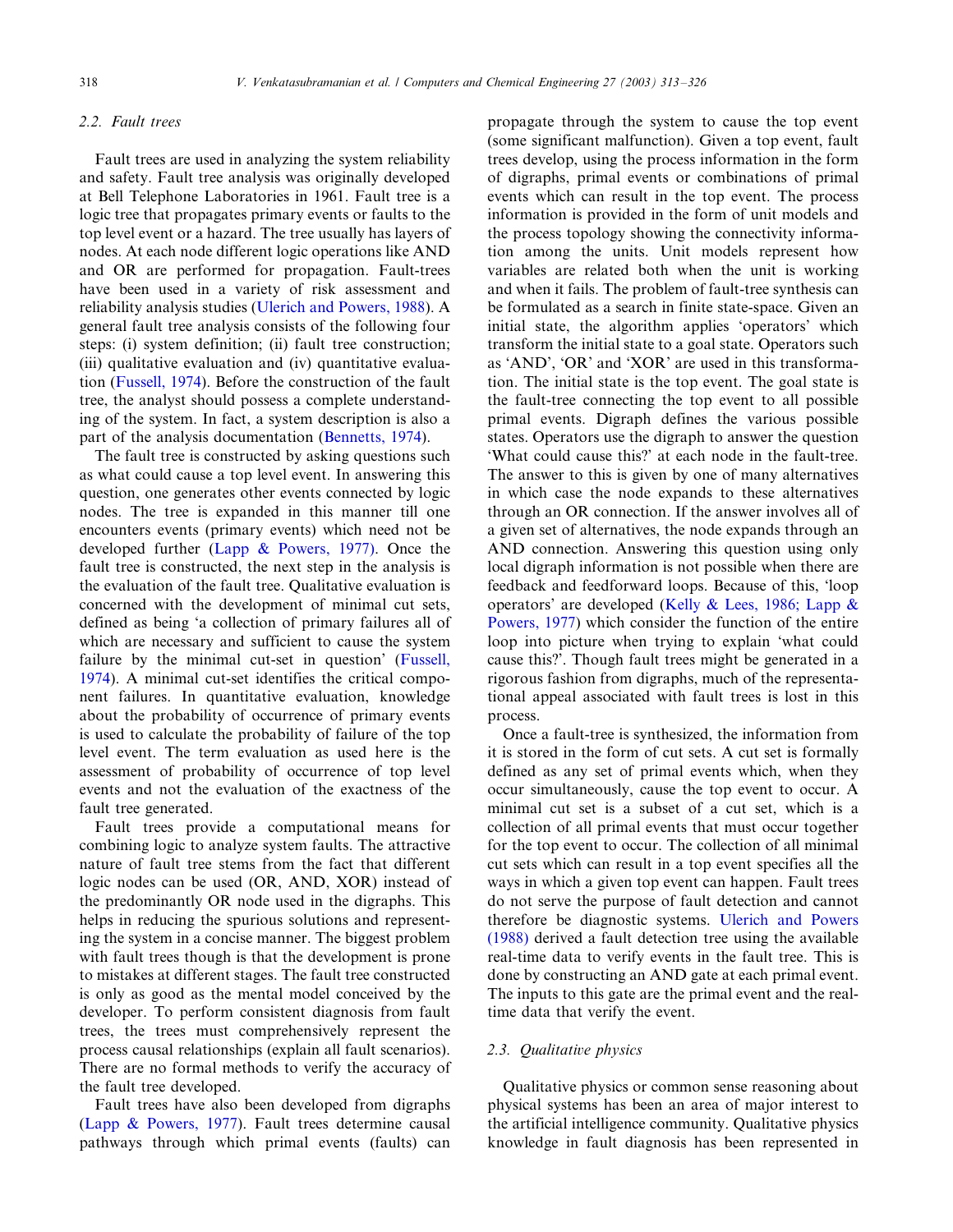mainly two ways. The first approach is to derive qualitative equations from the differential equations termed as confluence equations. The basic idea in the development of confluence equations is as follows. Consider the tank equations given in the digraph section. The steady-state confluence equations for this example are:

$$
[\mathbf{F}_2] - [\mathbf{F}_1] = 0
$$

$$
[Z] - [\mathbf{F}_2] = 0
$$

where  $[F_1]$  represents the sign of the deviation variable  $F_1$ . These equations can be solved qualitatively to get the qualitative values of the variables. An algebra can be specified which specifies how the qualitative values are combined. If the allowable value for a variable is  $+$ , then it means that the variable can take only qualitative high value, i.e., it can only increase.

An important thing to note here is that qualitative behavior can be derived even if an accurate mathematical model cannot be developed. Qualitative models do not require detailed information (such as exact expressions and numerical values) about the process. An order of magnitude information about the normal operating values of process parameters and variables is often sufficient. As an example, consider predicting level of the tank as the inlet flow rate increases. Using qualitative reasoning, one can predict that level would also increase (at least initially) without knowing the numerical values of cross sectional area of the tank, the outlet and so on.

Considerable work has been done in this area of qualitative modelling of systems and representation of causal knowledge. Simon (1977) and Iwasaki and Simon (1986) suggested the method of causal ordering which is used to get the causal relations by a suitable reduction of the functional relationships known about the process. The method known as causal ordering establishes, a priori to diagnosis, a partial or complete ordering between the variables in a system of equations. de Kleer and Brown (1984) suggested the use of confluence equations which can be developed from the differential equations in the mathematical model. They used the method of deviation propagation where they specify rules to establish an ordering but only at the time of propagating disturbances.

There is yet another method, called precedence ordering, that has been used to order the variables from the view point of information flow among them. The central idea is that the information flow among these equations is not simultaneous—a recognition of the presence of asymmetry (partial or complete precedence order among the variables) in the equations. This asymmetry shows the channels of information flow and thus represents causality. Precedence ordering has been studied widely for solving sets of algebraic

equations simultaneously (Soylemez & Seider, 1973). Even though precedence ordering was developed for solving systems of equations, this technique can be used for deriving causal models as well. In fact, the concepts of causal ordering of Iwasaki and Simon (1986) and deviation propagation in confluence equations of de Kleer and Brown (1984) are related to this idea.

The other approach in qualitative physics is the derivation of qualitative behavior from the ordinary differential equations (ODEs). These qualitative behaviors for different failures can be used as a knowledge source. Sacks (1988) examines piece-wise linear approximations of nonlinear differential equations through the use of a qualitative mathematical reasoner to deduce the qualitative properties of the system. Kuipers (1986) predicts qualitative behavior by using qualitative differential equations (QDEs) that are an abstraction of the ODEs that represent the state of the system. The goals of these methodologies are to reason from qualitative physical and equational descriptions to qualitative behavioral descriptions and to provide explanations of behavior based on process observations and system description. The advantage of these qualitative simulators is their ability to yield partial conclusions from incomplete and often uncertain knowledge of the process. Each of the above theories start from a description of the physical mechanism, construct a model, and then use an algorithm so as to determine all of the behaviors of the system without precise knowledge of the parameters and functional relationships. de Kleer and Brown (1984) emphasize modelling individual physical components and deriving the behavior of a system of these components by using their connectivity to constrain the behavior of the overall system. Qualitative simulation as proposed by Kuipers involves specifying a constraint model of the physical process in terms of qualitative versions of mathematical relationships such as addition, multiplication, and differentiation. The variables used in modelling the physical system should satisfy these qualitative mathematical constraints. The resulting structure represents a qualitative abstraction of an ODE, or a QDE that models the process. In terms of applications of qualitative models in fault diagnosis, QSIM and qualitative process theory (QPT) have been the popular approaches and we review these approaches in some detail.

Conventionally, physical systems in science and engineering are modelled using differential equations, which are solved, either analytically or numerically to yield functions that represent the system behavior. Similarly, qualitative models represent an abstraction of the real physical system, and in terms of qualitative constraints, capture the information about the system. These qualitative models are 'solved' to get the qualitative behavioral description of the system. The QSIM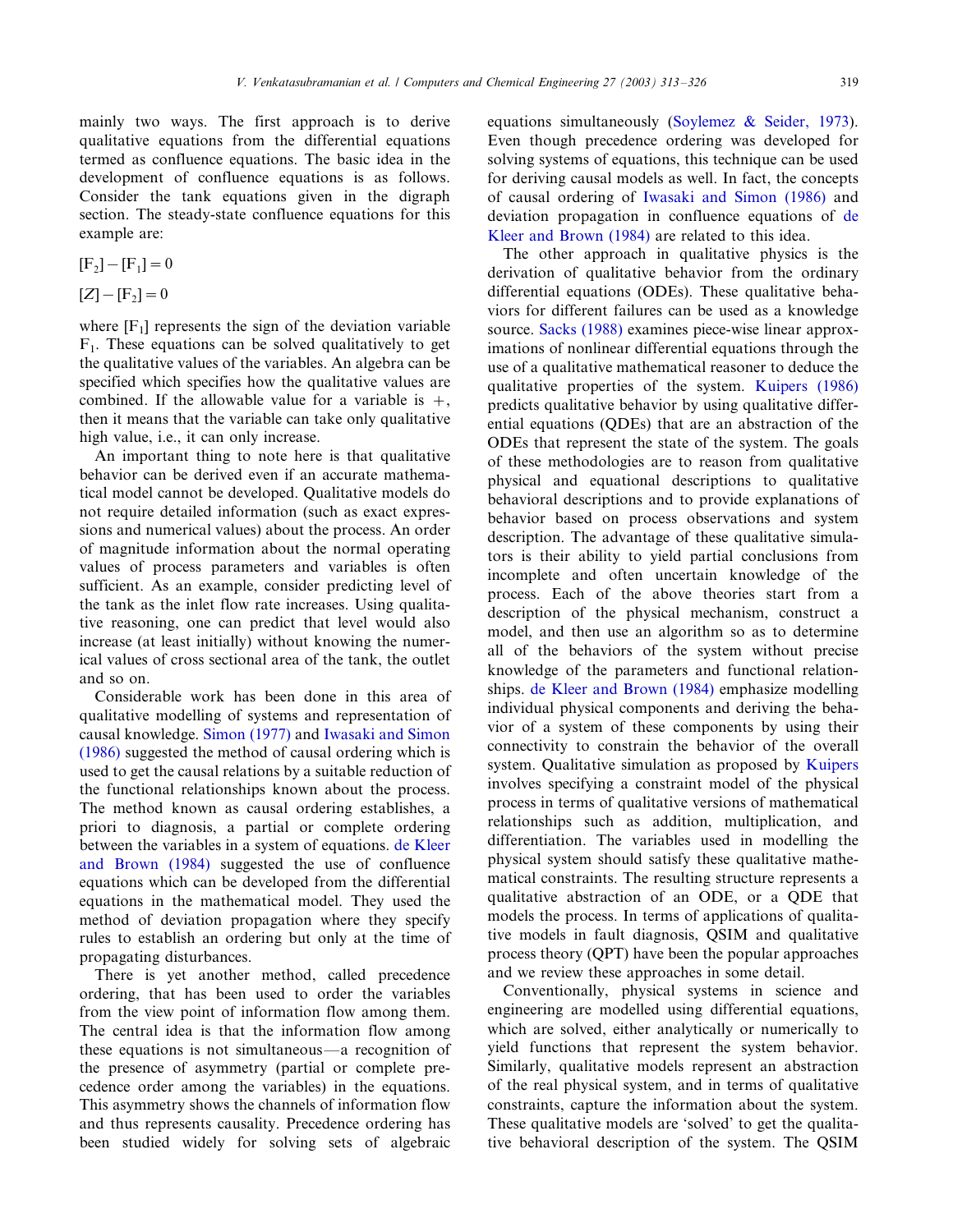representation and simulation algorithm allows us to reason mathematically about the description.

Qualitative simulation of a physical system by QSIM starts with a set of constraints modelling the structure of the process and its initial state and produces the envisionment—a graph consisting of all the possible future states of the system. Every path from the node to the root in the graph corresponds to a possible behavior of the system. The constraint model is a set of symbols representing the process variables, and a set of constraints on how these variables may be related to each other. The constraints allow us to express the simple mathematical relationships between the variables such as addition, multiplication and differentiation.

The fact that the variables in the qualitative simulation are continuously differentiable real-valued functions allows us to apply the mean value theorem, and restricts the possible transitions from a given qualitative description of state. The simulation starts with the initial state, generates all possible transitions that are allowed, and then employs the constraints to check which of the transitions are allowed by them. These transitions are then further filtered using global filters that detect whether a steady state has been reached, or a cyclic behavior is attained. Thus the successor state is obtained. If the possible successor states are more than one, the simulation branches, and a tree of qualitative behavioral descriptions is obtained.

A powerful feature of the QSIM algorithm is the ability to reason about the dynamic behavior of a system rather than just the steady state behaviour. To generate the behavioral description, the QSIM algorithm requires the structural description of the system in terms of the set of qualitative constraints, and the initial state of the system.

There are two main problems with deriving confluence equations from qualitative physics: ambiguities and spurious solutions. Ambiguities can be resolved completely only through the use of actual quantitative values. Frameworks for reasoning about relative orders of magnitudes have been proposed by Raiman (1986) and Mavrovouniotis and Stephanopoulos (1987). In these frameworks, influence magnitudes are related using relations such as A is negligible compared to B, A is close to B and A is the same order of magnitude as B. A set of inference rules then generates a partial ordering of values into groups significantly different in magnitude (Ungar & Venkatasubramanian, 1990). Spurious solutions refer to the generation of physically unrealizable solutions by a qualitative reasoning technique. This problem can be alleviated to a reasonable extent by modelling the system from different perspectives (Kay & Kuipers, 1993; Kuipers, 1985).

Ideas from QPT have also been used in process fault diagnosis (Grantham & Ungar, 1990, 1991). QPT construes physical systems as consisting of entities whose changes are caused by physical processes (Forbus, 1996). The domain is described by a collection of objects and each of these objects are defined completely by a qualitative state. The qualitative state is defined by a set of parameters which take on values in a quantity space. The state of the object is defined by the parameters represented by their position in the quantity space. The intervals in the quantity space are chosen to represent important events in the real number space. For example, the temperature space might consists of three intervals separated by its melting and boiling points. The relationships between variables are represented by qualitative proportionalities (Qprop). Qprop relations represent the response of the system to perturbations. To represent the primary cause of change, influence relations are used. Comparing Qprops and influences to traditional models, Qprops are analogous to algebraic equations and the influence relations are analogous to ordinary differential equations (Grantham & Ungar, 1990). These relationships are assumed to hold within what are known as individual views only. In general, views are representative of some physical phenomena. For example, a view could be describing the phenomena 'two-component liquid' (Grantham & Ungar, 1990).

Grantham and Ungar (1990) use the QPT framework to build a prototype first-principles troubleshooting system. Grantham and Ungar (1991) address the issue of building a comparative analysis system that accounts for the changes in physical system and modifies the underlying qualitative model. Further the system compares the original and modified models to analyze how structural changes affect behavior. The comparative analysis is again based on the QPT framework.

Another important contribution in the area of qualitative physics is the compositional modelling strategy for the development of tutoring and automatic model formulation in diagnostic systems. Compositional modelling is a strategy for organizing and reasoning about models of physical phenomenon that addresses the following problem: given an artifact description and a query, produce a model of the artifact that is commensurate with the needs of the query.

The key issue in compositional modelling is how to represent and organize knowledge about a domain so as to support automatic formulation of models. A domain theory that will represent knowledge would have to describe phenomenon at several levels of granularity, and incorporate multiple perspectives. Compositional modelling uses explicit modelling assumptions to decompose domain knowledge and semi-independent model fragments, each describing various aspects of objects and processes. Falkenhainer and Forbus (1991) layout a framework for compositional modelling. Given a general domain theory, a structural description of a specific system, and a query about system's behavior, the model composition algorithm composes a model,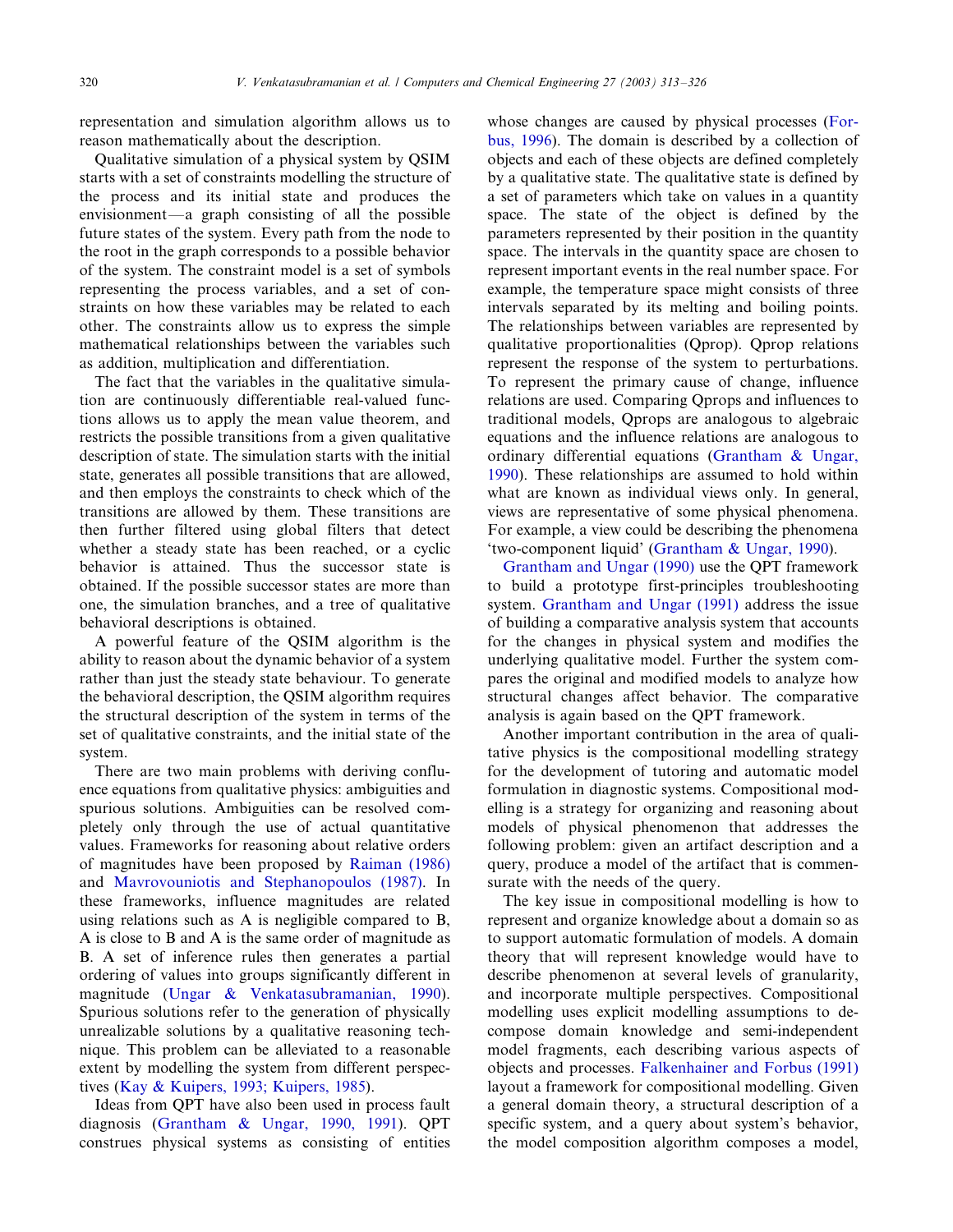which suffices to answer the query while minimizing extraneous detail.

# 2.4. Abstraction hierarchy of process knowledge

Another form of model knowledge is through the development of abstraction hierarchies based on decomposition. The idea of decomposition is to be able to draw inferences about the behavior of the overall system solely from the laws governing the behavior of its subsystems. In such a decomposition, the no-functionin-structure principle is central: the laws of the subsystem may not presume the functioning of the whole system (de Kleer & Brown, 1984). In a hierarchic description, one could represent a generic description of a class of process units. The governing equations describing an entire class of process units may make assumptions about the class as a whole but may not make any assumptions about the behavior of particular units. As an example, for a valve in pressure regulators, the area available for flow decreases as the pressure increases. However, this is not true for all valves and the general description of a class of valves may not assume this behavior. Another important principle for decomposition of systems is the principle of locality: the laws for a part specifically cannot refer to any other part. Nofunction-in-structure allows consistent behaviors among various units. Principle of locality permits the behavior to be predicted based only on local information. Popular decompositions of process systems are the following: (i) structural: specifies the connectivity information of a unit and (ii) *functional*: specifies the output of a unit as a function of its inputs (and possibly state information).

In abstraction hierarchies, the process system is decomposed into its process units. This decomposition allows a general representation of the functionality of a system in terms of the input-output relationships of its units. It is not important to the diagnostic system or the reasoning module that the functionality be expressed in qualitative or quantitative terms. One could consider other forms of process description to decompose the process system as well. For example, one can decompose the process system based on abstract functionalities. Moreover, there is no reason to restrict oneself to descriptions at the level of units. Decomposition of a process system to subsystems can be performed at various levels of abstraction. If the level of abstraction is control systems, then these subsystems represent various individual control loops (Finch & Kramer, 1987; Shafaghi, Androw, & Lees, 1984). If the level of abstraction is units, subsystems represent individual units. This brings us to the concept of abstraction hierarchies as the structural or functional description of a system.

There are two-dimensions along which abstraction at different levels is possible—structural and functional (Rasmussen, 1986). The structural hierarchy represents the connectivity information of the system and its subsystems. The functional abstraction hierarchy represents the means-end relationships between a system and its subsystems. Majority of the work in fault diagnosis in chemical engineering depends on the development of functional decomposition. Structural decomposition is an efficient decomposition in systems where there is a general equivalence between structure and function, like for example in an electrical circuit. The reason for the popularity of functional decomposition in chemical engineering is due to the complex functionalities of various units that cannot be expressed in terms of structure. Hence, the decomposition focused here is the functional decomposition. This functional hierarchy describes bottom-up, what various units with certain functions be used for and how they serve higher level purposes. They describe top-down how various purposes are implemented through various units with specific functions. The way the reasoning proceeds in a hierarchical description depends on the task at hand. Information on the proper function of a system is obtained from the levels above. Causes of improper function depend upon changes in the resources and limitations specified at lower levels and hence are explained bottom-up.

Diagnosis can be considered as a top-down search from a higher-level abstraction where groups of equipment and functional systems are considered to a lowerlevel of abstraction where individual units and unit functions are analyzed (Rasmussen, 1985). Based on this understanding, Shum and Davis (1985) decomposed the process into a hierarchy of functional subsystems. Each node in the hierarchy corresponds to the intended function of a subsystem. By comparing the function of the subsystem with the intended function, the hypothesis that a fault is present in that subsystem is evaluated. Finch and Kramer (1987) represent the plant as a set of interacting subsystems, where each subsystem is categorized as a control system (closed loops) or passive system (open loops) or an external system. Each of these subsystems has an associated function at this level of system description. Depending on their function, these subsystems are categorized as: (i) functional, stressed, uncontrolled or saturated in the case of control systems and (ii) functional or malfunctional in the case of passive and external systems.

These subsystems are described at a lower-level as process units, sensors, controllers, actuators and control elements. The idea is that the failure of the purpose of the higher-level subsystem is due to the failure of the function of one or more of these units and to use this higher level description to quickly identify the subsystem which is the source of malfunction. Functional search is a natural opening move in diagnosing complex process systems having subsystems with specific functions that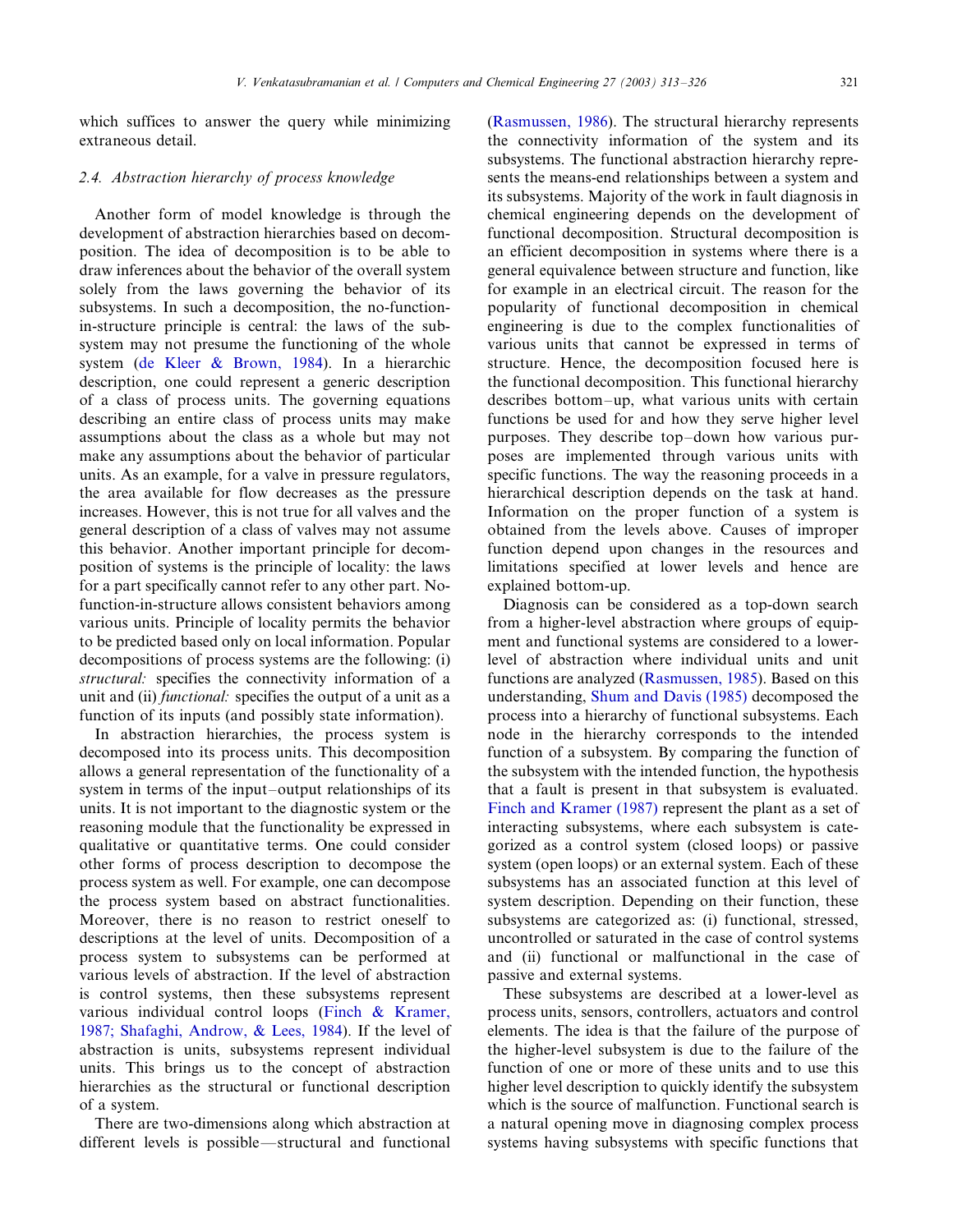are individually recognizable in the overall system response. This method has the virtue of avoiding unnecessary detail in the early stages of diagnosis and quickly focusing to the problem areas.

Hierarchical abstraction of mass and energy flow structures at different levels of function (called Multilevel Flow Models (MFM)), i.e., functional abstraction hierarchy, has been used by (Lind, 1991). An MFM model is a normative description of a system, a representation of its function in terms of what should be done, how should it be done and with what should it be done. This leads to three basic concepts in MFM: (i) goals, (ii) functions and (iii) physical components. Three types of connectional relations such as (i) achieve relations, (ii) condition relations and (iii) realize relations are used to connect objects. Diagnostic reasoning strategies based on the MFM model can be found in Larsson (1994). In this work, a functional representation for the process is provided in terms of the goals of the process, how these goals are achieved by a network of functions, how the functions depend on subgoals and how they are realized by physical components. The user chooses a goal for diagnosis and this could be at any functional level in terms of either the whole process or a part of the process. The search propagates downwards using achieve relationships checking if the functional goals of the subsystems are achieved. If a flow function conditioned by a subgoal is found to be at fault, then corresponding subgoal is investigated recursively. However, if the subgoal is working, then that part of the tree is skipped. This approach is demonstrated on a tank process by Larsson (1994). Walseth, Foss, Lind, and Ogaard (1992) show the utility of the MFM approach for a diagnostic application in a fertilizer plant. Recently, a hierarchical organization of diagnostic knowledge by primary processing systems, subsystems, components, behaviors and malfunction modes is described in Prasad, Davis, Jirapinyo, Josephson, and Bhalodia (1998). It is shown that such a hierarchical decomposition provides effective modularity for organizing large-scale diagnostic knowledge bases and also allows different techniques to be integrated to address specific local problems. Another work on hierarchical functional modelling can be found in Modarres and Cheon (1999).

## 3. Typology of diagnostic search strategies

There are fundamentally two different approaches to search in fault diagnosis (Rasmussen, 1986): topographic search, and symptomatic search. Topographic searches perform malfunction analysis using a template of normal operation, whereas, symptomatic searches look for symptoms to direct the search to the fault

location. Fig. 2 shows a classification of diagnostic systems based on the search methods they employ.

# 3.1. Topographic search

Search can be performed in the mal-operating system with reference to a template representing normal or planned operation. The fault will be found as a mismatch and identified by its location in the system. This type of search is called topographic search.

### 3.1.1. Decomposition techniques

All topographic strategies depend on search with reference to a model of normal function and are therefore well suited for identification of disturbances that are not empirically known or that the designer has not foreseen. Consistency and correctness of the strategy does not depend on models of malfunction and hence is less influenced by multiple unknown disturbances. Since the faults are not known a priori, topological search helps only narrowing the focus of fault diagnosis to a subsystem. Fig. 4 shows how one can use this approach to check the functionality of various subsystems in a process.

The topographic search can be either a functional or structural search. In structural search, one first identifies the path of information flow from the input to the unit of interest and its output. If there is a fault in the path all the subcomponents participating in the information flow are included in the hypothesis set (Milne, 1987). Successive refinement is performed by selecting subpaths to localize the search. One performs this by collecting a set of good paths and bad paths. The subset of bad paths that also occur in the good paths is assumed to be correct and the cardinality of the hypothesis set is reduced.

In functional search, functionality of various groups of subcomponents is used to search for a fault. Refinements can be achieved by searching a hierarchy of submodels at various levels of detail. Similar to the structural search, a collection of normal submodels and abnormal submodels are identified. Individual components in both the normal and abnormal set is assumed to



Fig. 4. Topographic search.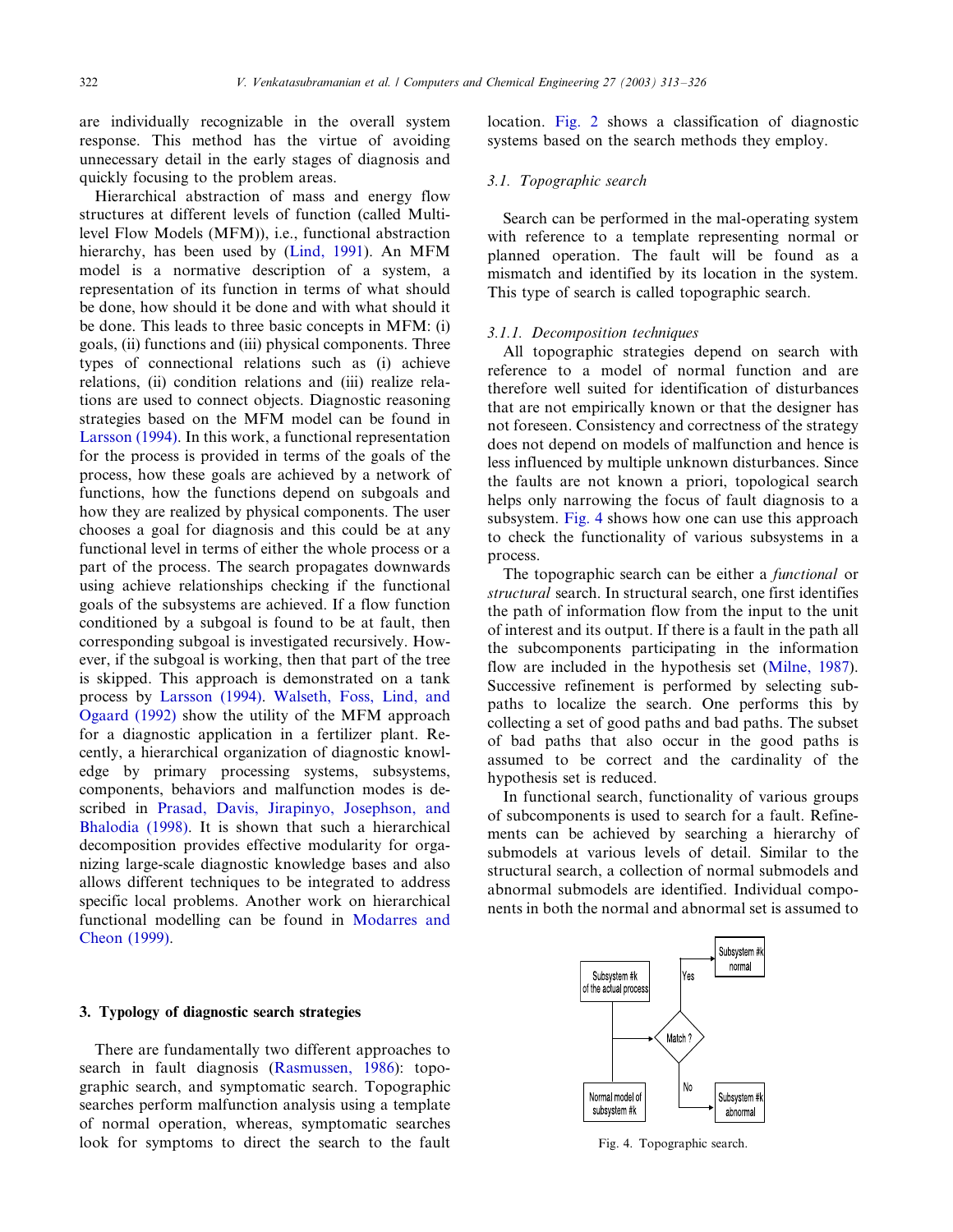be normal thereby reducing the cardinality of the hypothesis set. In practice, though, a combination of structural and functional search is preferred.

The most important aspect of the topographic searches is in the lack of assumption about the faulty modes of operation. Assumption is made only about the normal operating mode. Hence these searches are relatively insensitive to novel and multiple faults and as such can be used to identify these malfunctions. An observation to note is that the search, more often than not, comes up with a set of hypotheses rather than the actual set of faults. Hence, though completeness might be guaranteed, the resolution of the fault set might be poor for practical utility.

## 3.2. Symptomatic search

A set of observations representing the abnormal state of the system can be used as a search template to find a matching set in a library of known symptoms related to different abnormal system conditions. This type of search is called symptomatic search. The main feature of these methods is that their decisions are derived from the structure of data sets, their internal relationships, and not from the topological structure of system properties. Symptomatic search is advantageous from the view point of information economy. Its limitation is that a reference pattern of the actual abnormal state of operation must be available, and multiple faults and novel disturbances may be difficult to identify.

In symptomatic approaches, the inputs to the process are also provided to the reference model. The outputs of the process are then compared to that of the reference model. When the parameters in the system are not directly measured, there are two different forms of identifying parameter variations between the process and the model. In a finite-state situation, with each state corresponding to a distinct partition of the parameter space, the process belongs to one of the finite possible states. In such cases if all the states are explicitly enumerated, one has the open loop formalism. If the states are generated and tested based on the mismatch feedback, one has the closed loop formalism.

#### 3.2.1. Look-up tables

This is the simplest kind of symptomatic search. A template of abnormal behavior and corresponding symptoms are stored in the form of look-up tables. This kind of approach gets complicated and intractable for large-scale chemical systems. Hence one needs more systematic approaches for solving the diagnosis problems in the case of complicated plants.

#### 3.2.2. Hypothesis and test search

Hypothesis and test search is a very popular symptomatic approach to diagnosis. If a search is based on reference patterns generated on-line by modification of a functional model, in correspondence with a hypothetical disturbance/fault, the search strategy is a hypothesis and test search in the closed-loop form. In this approach, hypotheses are generated sequentially and tested, as shown in Fig. 5. The efficiency of this search depends on the efficiency in generating hypotheses. Hypotheses are generated from topographic search or symptomatic search. In this approach, diagnosis proceeds in three steps: (a) hypothesis formulation; (b) determination of the effects of the hypothesized fault on the process (fault simulation); and (c) comparison of the result to plant data (hypothesis testing). If the predicted symptoms are wholly or partially present in the plant, the hypothesis may be retained, and the procedure repeated until no better hypothesis can be found. As the fault set would be very large, the set has to be reduced before fault simulations can be done. Compiled or heuristic knowledge is commonly used to reduce the fault set to give the hypothesis set.

Fig. 6 shows a schematic of the closed loop approach. In the closed loop approach, a candidate hypothesis is chosen and is tested if the reference matches the process. If the reference does not match the process, then a new reference is chosen for evaluation. In the closed loop approach, the information from the mismatch between the current reference and the process is used in the process of new hypothesis generation. In the open loop approach, many reference models are used with different hypotheses. By comparing reference and the process, the closest reference model is identified as the most representative of the process. Fig. 7 shows a schematic of the approach.

For hypothesis generation, a hypothesis graph G(P) for a closed diagnostic problem is evolved as the process of hypothesis generation and testing continues. Evolving the graph G(P) is essentially making explicit a portion of G(P) by a search procedure (Nilsson, 1980). The graph starts with a start node and a set of rules for generating successor nodes from any non-terminal node until a given termination condition is met. If the set of rules for generating successor nodes are heuristic, then the hypothesis generation through the evolution of the



Fig. 5. Sequential hypothesis generation and testing.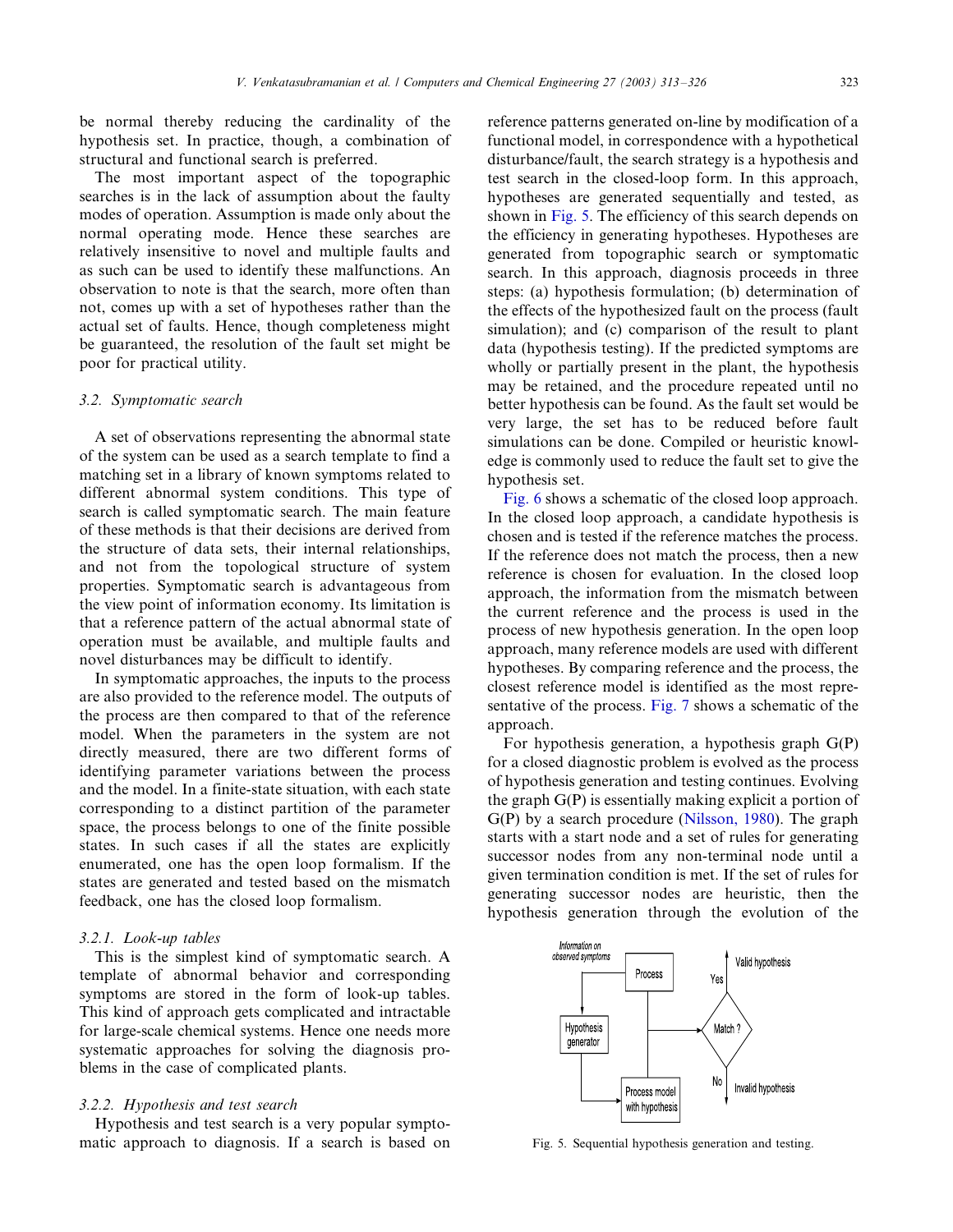

Fig. 6. Symptomatic search—closed loop approach.



Fig. 7. Symptomatic search—open loop approach.

graph G(P) is also heuristic. The general state-space expansion of a graph is usually on the basis of 'costs' associated with the edges of the graph. An evaluation function decides, based on the costs, which nodes of the graph are to be opened. Peng and Reggia (1987a,b) developed a probabilistic method to overcome the combinatorial complexity in hypothesis-and-test approaches when multiple faults are considered. Their approach while limiting the number of hypotheses generated still guarantees the identification of the most likely hypotheses. This approach makes use of the 'parsimonious covering theory' or the 'Occum's razor' as the criterion for plausibility. Parsimonious covering theory postulates that a simple cover is preferable to a complex one. In other words, the simplest explanation is the most likely explanation for the cause of the system fault. Peng and Reggia (1987a,b) describe a probability based approach to guide the formation of hypotheses so that the most likely hypotheses are considered first.

One form of the open loop approach is the assumption-based approach exploiting redundancy. When a process fault occurs, the observed process behavior will be in conflict with the expected behavior of a normal process. This mismatch of behaviors can be attributed to

the failure of certain assumptions about normality in the process. Each of the assumptions of normality assume the non-occurrence of a certain fault. The task of a diagnostic algorithm is then to identify the assumptions that result in the mismatch. Assumption-based methods require constraints to be developed based on distinct groups of assumptions. Once the constraints are obtained, they may be evaluated and checked for their satisfaction. The fault set is then identified based on the following method which assumes boolean logic for the expression of the satisfaction of a constraint. The satisfaction of the constraint can also be checked by using non-boolean logic as discussed by Petti, Klein, and Dhurjati (1990) in their Diagnostic Model Processor (DMP) algorithm. Another variant of the DMP approach which improves the resolution of the fault diagnostic algorithm using non-boolean constraint checking can be found in Chang, Yu, and Liou (1994, 1995).

A diagnosis is a conjecture that certain units are malfunctioning and the rest are functional. The problem is to specify which units we conjecture to be faulty. An assumption-based diagnostic algorithm searches for a diagnosis by making or dropping assumptions about a unit's function. Groups of assumptions together form invariant relationships about the process. These invariant relations can also be called constraints. Balance equations are an example of invariant relations. Assumptions in a balance equation may correspond to the various parameter values. In the description of a reactor, for example, an assumption may be made that the reactor is not leaking. The governing equations of a reactor would thus involve some assumptions about the expected function of the reactor. Furthermore, since the validity of a balance constraint can only be verified using sensor data, one should also consider the assumption of sensor accuracy. Validity of the assumptions guarantees the constraint (balance) satisfaction. Assumption-based methods assume that a set of constraints, each with a distinct set of assumptions, is available and that these constraints can be evaluated based on the sensor information from the process.

## 4. Conclusions

In this second part, of three parts, of review paper, various forms of qualitative models such as causal models and abstraction hierarchies were reviewed. Though qualitative models have a number of advantages as discussed in this paper, the major disadvantage is the generation of spurious solutions. Considerable amount of work has been done in the reduction of the number of spurious solutions while reasoning with qualitative models. In SDGs, this is done using generation of latent constraints and similar techniques have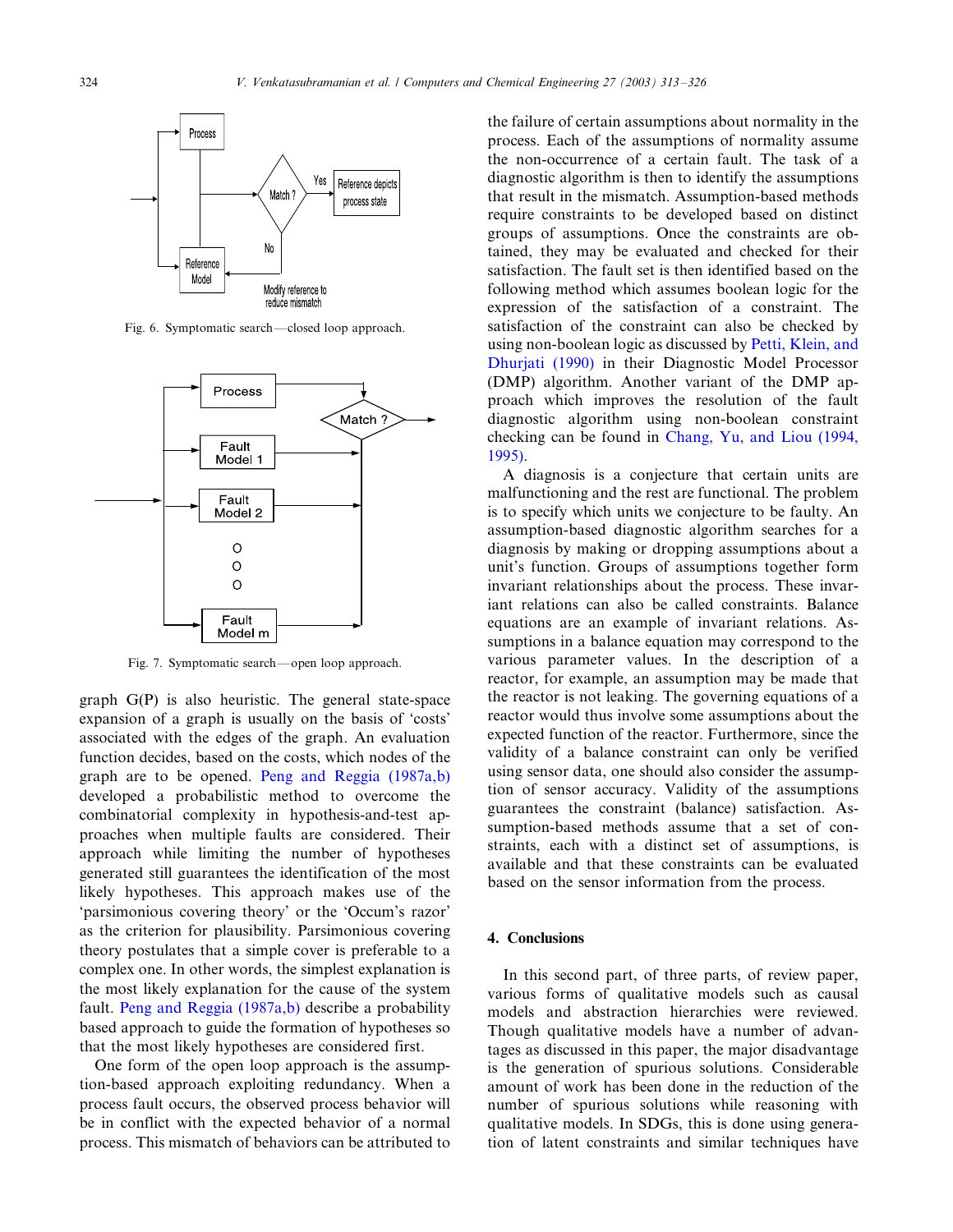been proposed for qualitative physics based models such as QSIM. The search strategies were classified as either topographic or symptomatic search and the difference between these two types of search strategies were highlighted. Clearly, for a given qualitative representation, different search strategies could be used for diagnosis. Hence, one can view the methods proposed in the literature as different combinations of the qualitative methods and search strategies reviewed in this paper.

#### References

- Bennetts, R. G. (1974). Comment on the evaluation of fault trees. IEEE Transactions on Reliability 23 (1), 54-55.
- Chang, C. C., & Yu, C. C. (1990). On-line fault diagnosis using the signed directed graph. Industrial and Engineering Chemistry Research 29 (7), 1290–1299.
- Chang, I., Yu, C., & Liou, C. (1994). Model-based approach for fault diagnosis I. Principles of deep model algorithm. Industrial and Engineering Chemistry Research 33 (6), 1542-1555.
- Chang, I., Yu, C., & Liou, C. (1995). Model-based approach for fault diagnosis II. Extension to interval systems. Industrial and Engineering Chemistry Research 34 (3), 828-844.
- Charniak, E., & McDermott, D. (1984). Introduction to artificial intelligence . Massechusetts: Addison-Wesley Publishing Company.
- Davis, R. (1984). Diagnosis reasoning based on structure and behavior. Artificial Intelligence 24  $(1-3)$ , 347-410.
- de Kleer, J., & Brown, S. (1984). A qualitative physics based on confluences. Artificial Intelligence 24  $(1-3)$ , 7-83.
- Falkenhainer, B., & Forbus, K. (1991). Compositional modeling: finding the right model for the job. Artificial Intelligence 51, 95-143.
- Finch, F. E., & Kramer, M. A. (1987). Narrowing diagnostic focus using functional decomposition. American Institute of Chemical Engineers Journal 34 (1), 130-140.
- Forbus, K. (1996). Qualitative reasoning. CRC Handbook of Computer Science.
- Fussell, J. B. (1974). Fault tree analysis-state of the art. IEEE Transactions on Reliability 23  $(1)$ , 51-53.
- Genovesi, A., Harmand, J., & Steyer, J. P. (1999). A fuzzy logic based diagnosis system for the on-line supervision of an anaerobic digestor pilot-plant. Biochemical Engineering Journal 3 (3), 171-183.
- Grantham, S. D., & Ungar, L. H. (1990). A first principles approach to automated troubleshooting of chemical plants. Computers and Chemical Engineering 14 (7), 783-798.
- Grantham, S. D., & Ungar, L. H. (1991). Comparative analysis of qualitative models when the model changes. American Institute of Chemical Engineers Journal 37 (6), 931-943.
- Han, C., Shih, R., & Lee, L. (1994). Quantifying signed directed graphs with the fuzzy set for fault diagnosis resolution improvement. Industrial and Engineering Chemistry Research 33 (8), 1943-1954.
- Iri, M., Aoki, K., O'Shima, E., & Matsuyama, H. (1979). An algorithm for diagnosis of system failures in the chemical process. Computers and Chemical Engineering  $3(1-4)$ , 489-493.
- Iwasaki, Y., & Simon, H. A. (1986). Causality in device behavior. Artificial Intelligence 29 (1), 3-32.
- Kay, H., Kuipers, B. (1993). Numerical behavior envelopes for qualitative models. Proceedings of AAAI-93 , Menlo Park, CA, USA (pp. 606-613).
- Kelly, B. E., & Lees, F. P. (1986). The propagation of faults in process plants: 2. fault tree synthesis. Reliability Engineering 16 (1), 39-62.
- Kim, H., & Lee, K. (1998). Fuzzy implications of fuzzy cognitive map with emphasis on fuzzy causal relationship and fuzzy partially causal relationship. Fuzzy Sets and Systems 97 (3), 303-313.
- Kokawa, M., Satoshi, M., & Shigai, S. (1983). Fault location using digraph and inverse direction search with application. Automatica 19 (6), 729 - 735.
- Kramer, M. A., & Palowitch, B. L. (1987). A rule based approach to fault diagnosis using the signed directed graph. American Institute of Chemical Engineers Journal 33 (7), 1067-1078.
- Kuipers, B. (1985). The limits of qualitative simulation. In Proceedings of ninth joint international conference on artificial intelligence .
- Kuipers, B. (1986). Qualitative simulation. Artificial Intelligence 29  $(3), 289 - 338.$
- Lapp, S. A., & Powers, G. A. (1977). Computer-aided synthesis of fault trees. IEEE Transactions on Reliability  $26$  (1),  $2-13$ .
- Larsson, J. E. (1994). Diagnostic reasoning strategies for means-end models. Automatica 30 (5), 775-787.
- Li, R., & Wang, X. (2001). Qualitative/quantitative simulation of process temporal behavior using clustered fuzzy digraphs. American Institute of Chemical Engineers Journal 47 (4), 906-919.
- Lind, M. (1991) Abstraction for modeling diagnostic strategies. In IFAC workshop on computer software structures integrating AI/KBS systems in process control.
- Mavrovouniotis, M., Stephanopoulos, G. (1987). Reasoning with order of magnitudes and approximate relations. Proceedings of AAAI-87, July.
- Milne, R. (1987). Strategies for diagnosis. IEEE Transactions on Systems, Man and Cybernetics 17 (3), 333-339.
- Modarres, M., & Cheon, S. W. (1999). Function-centered modeling of engineering systems using the goal tree-success tree technique and functional primitives. Reliability Engineering and System Safety 64  $(2), 181 - 200.$
- Nilsson, N. (1980). Principles of artificial intelligence . Los Altos, CA: Morgan Kaufmann.
- Oyeleye, O. O., & Kramer, M. A. (1988). Qualitative simulation of chemical process systems: steady state analysis. American Institute of Chemical Engineers Journal 34 (9), 1441-1454.
- Peng, Y., & Reggia, J. A. (1987a). A probabilistic causal model for diagnostic problem solving-Part I: integrating symbolic causal inference with numeric probabilistic inference. IEEE Transactions on Systems, Man and Cybernetics 17 (2), 146-162.
- Peng, Y., & Reggia, J. A. (1987b). A probabilistic causal model for diagnostic problem solving-Part II: diagnostic search. IEEE Transactions on Systems, Man and Cybernetics 17 (3), 395-406.
- Petti, T. F., Klein, J., & Dhurjati, P. S. (1990). Diagnostic model processor: using deep knowledge for process fault diagnosis. American Institute of Chemical Engineers Journal 36 (4), 565–575.
- Prasad, P. R., Davis, J. F., Jirapinyo, Y., Josephson, J. R., & Bhalodia, M. (1998). Structuring diagnostic knowledge for large-scale process systems. Computers and Chemical Engineering 22 (12), 1897-1905.
- Raiman, O. (1986). Order of magnitude reasoning. In Proceedings of AAAI-86, pp 100-104, August.
- Rasmussen, J. (1985). The role of hierarchical knowledge representation in decision making and system management. IEEE Transactions on Systems, Man and Cybernetics 15 (2), 234-243.
- Rasmussen, J. (1986). Information processing and human-machine interaction. New York: North Holland.
- Reiter, R. (1987). A theory of diagnosis from first principles. Artificial Intelligence 32 (1), 57-95.
- Rich, S. H., & Venkatasubramanian, V. (1987). Model-based reasoning in diagnostic expert systems for chemical process plants. Computers and Chemical Engineering 11 (2), 111-122.
- Rich, S. H., & Venkatasubramanian, V. (1989). Causality-based failure-driven learning in diagnostic expert systems. American Institute of Chemical Engineers Journal 35 (6), 943-950.
- Sacks, E. (1988). Qualitative analysis of piecewise linear approximation. Journal of Artificial Intelligence in Engineering 3 (3), 151-155.